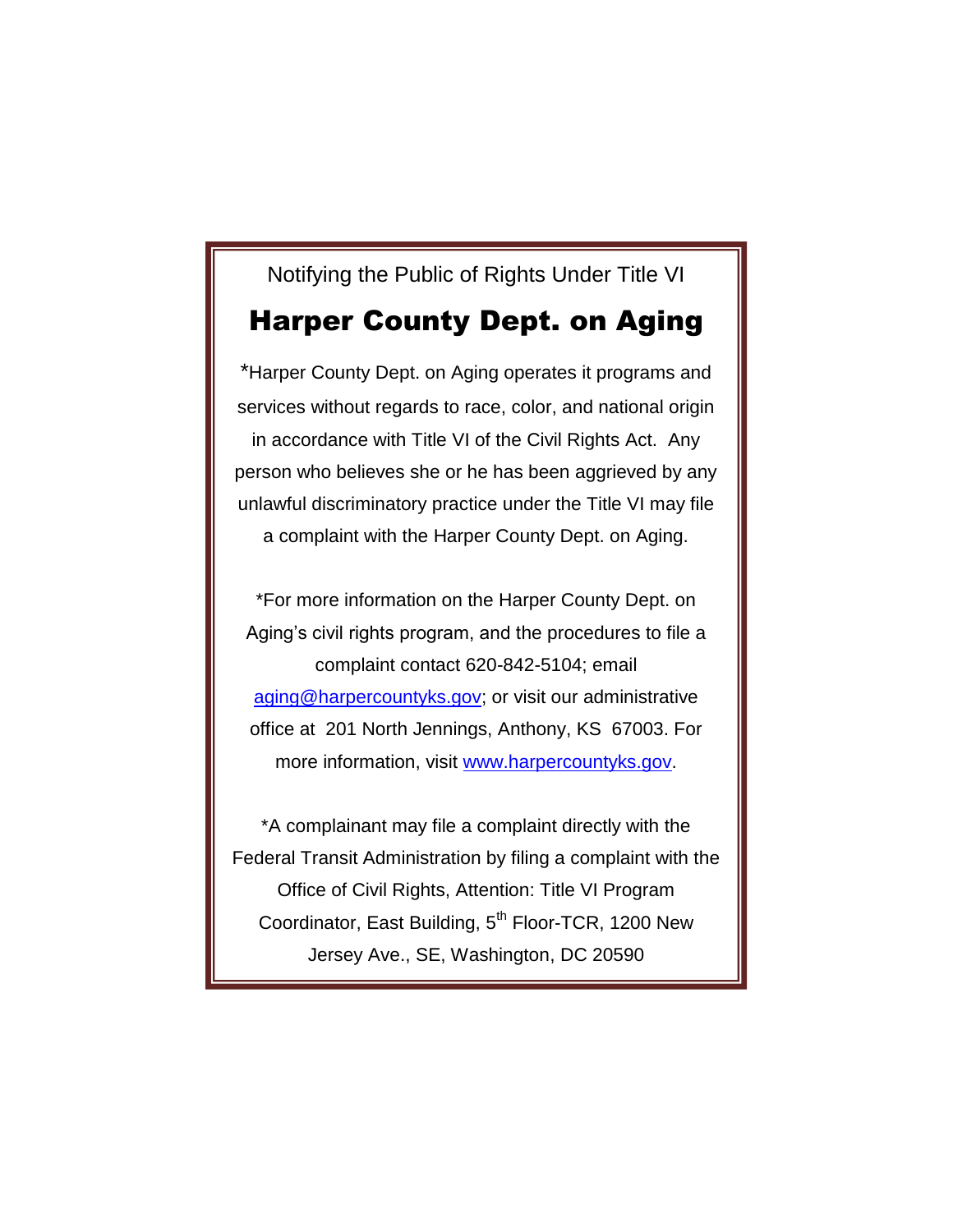## **Harper County Department on Aging Harper County Public Transportation Services Post Office Box 462, 201 North Jennings Street Anthony, Kansas 67003 Telephone 620-842-5104 or Toll Free at 877-537-2110 FAX 620-842-3455 E-mail: [aging@harpercountyks.gov](mailto:aging@harpercountyks.gov)**

#### **Title VI Complaint Procedures**

The following pertains only to Title VI complaints regarding the services of Harper County Dept. on Aging.

Title VI 42 U.S.C. 2000d et seq., was enacted as part of the Civil Rights Act of 1964. At the heart of the regulations is the statement that:

*No person in the United States shall, on the ground of race, color or national origin, be excluded from participation in, be denied the benefits of, or be subjected to discrimination under any program or activity receiving Federal financial assistance.*

Harper County Dept. on Aging has in place a Title VI Complaint Procedure, which outlines a process for local disposition of Title VI complaints and is consistent with guidelines found in Chapter III of the Federal Transit Administration Circular 4702.1B, dated October 1, 2012. If you believe that the Harper County Dept. on Aging's federal funded programs have discriminated your civil rights on the basis of race, color, or national origin you may file a written complaint by following the procedure outlined below:

#### **1. Submission of Complaint.**

Any person who feels that he or she, individually or as a member of any class of persons, on the basis of race, color, or national origin has been excluded from or denied the benefits of, or subjected to discrimination caused by the Harper County Dept. on Aging, may file a written complaint with the Harper County Dept. on Aging's County Aging Director. A sample complaint form is available for downloading at [www.harpercountyks.gov](http://www.harpercountyks.gov/) and is available in hard copy at the office of Harper County Dept. on Aging. Upon request, Harper County Dept. on Aging will mail the complaint form. **Such complaint must be filed within 180 calendar days after the date the discrimination occurred.**

**Notes: Assistance in the preparation of any complaint will be provided to a person or persons upon request and as appropriate. If information is needed in another language, then contact, Harper County Dept. on Aging at 620-842-5104.**

Harper County Dept. on Aging Title VI 1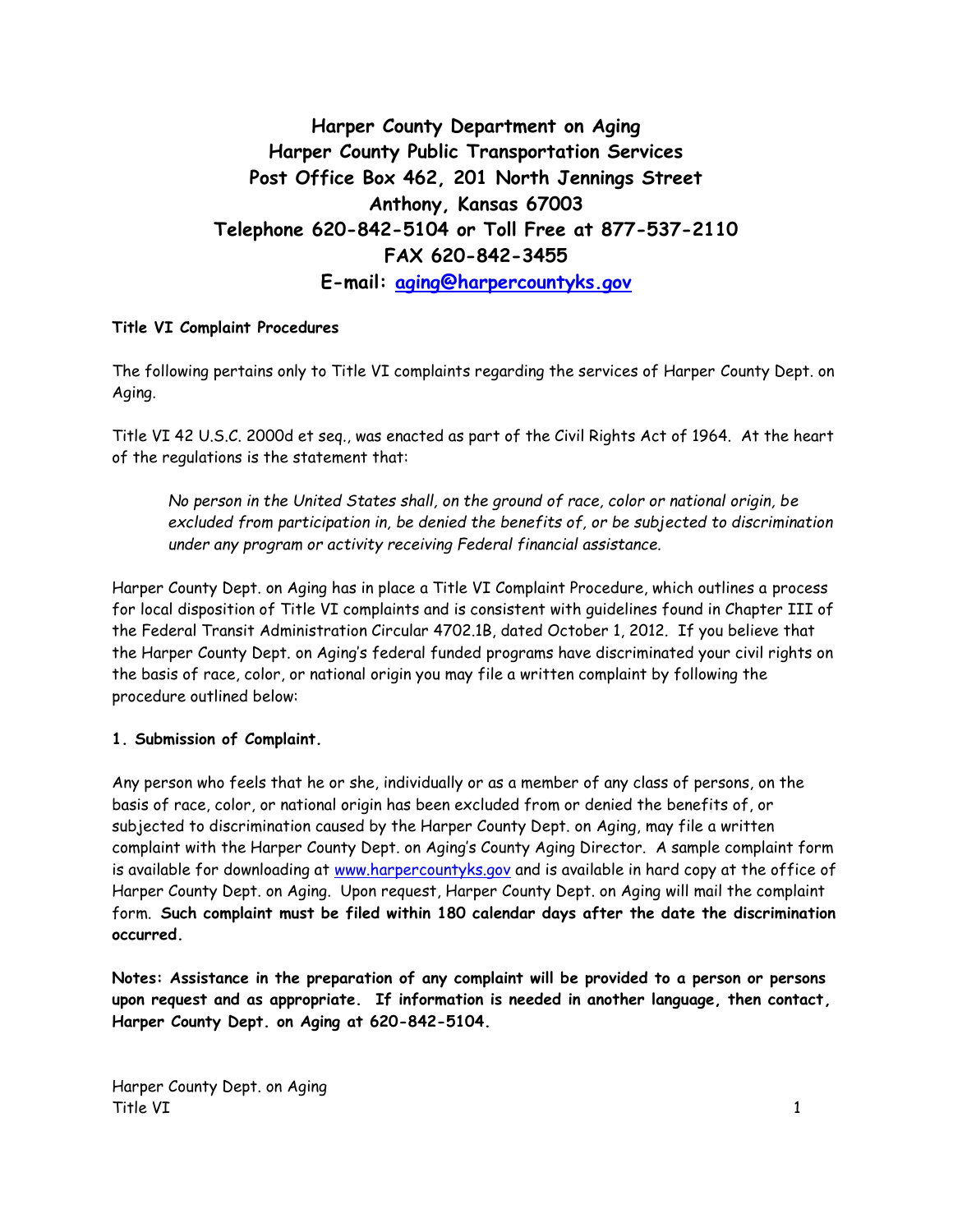Complaints should be mailed to or submitted by hand to:

Harper County Dept. on Aging 201 N. Jennings, P.O. Box 462 Anthony, KS 67003 ATTN: County Aging Director

## **2. Referral to Review Officer.**

Upon receipt of the complaint, the County Aging Director shall appoint one or more staff review officers, as appropriate, to evaluate and investigate the complaint. If necessary, the Complainant shall meet with the staff review officer(s) to further explain his or her complaint. The staff review officer(s) shall complete their review no later than 45 calendar days after the date the agency received the complaint. If more time is required, the County Aging Director shall notify the Complainant of the estimated timeframe for completing the review. Upon completion of the review, the staff review officer(s) shall make a recommendation regarding the merit of the complaint and whether remedial actions are available to provide redress. Additionally, the staff review officer(s) may recommend improvements to Harper County Dept. on Aging's processes relative to Title VI, as appropriate. The staff review officer(s) shall forward their recommendations to the, County Aging Director for concurrence. If the County Aging Director concurs, he or she shall issue the Harper County Dept. on Aging's written response to the Complainant. This final report should include a summary of the investigation; all findings will recommendations, corrective measures where appropriate.

**Note: Upon receipt of a complaint, the Harper County Dept. on Aging shall forward a copy of this complaint and the resulting written response to the appropriate KDOT and FTA Region 7 contacts.**

## **3. Request for Reconsideration.**

If the Complainant disagrees with the County Aging Director's response, he or she may request reconsideration by submitting the request, in writing, to the County Aging Director within 10 calendar days after receipt of the County Aging Director response. The request for reconsideration shall be sufficiently detailed to contain any items the Complainant feels were not fully understood by the County Aging Director. The County Aging Director will notify the Complainant of his or her decision in writing either to accept or reject the request for reconsideration within 10 calendar days. In cases where the agency County Aging Director agrees to reconsider, the matter shall be returned to the staff review officer(s) to re-evaluate in accordance with Paragraph 2 above.

#### **4. Appeal.**

If the request for reconsideration is denied, the Complainant may appeal the County Aging

Harper County Dept. on Aging Title VI 2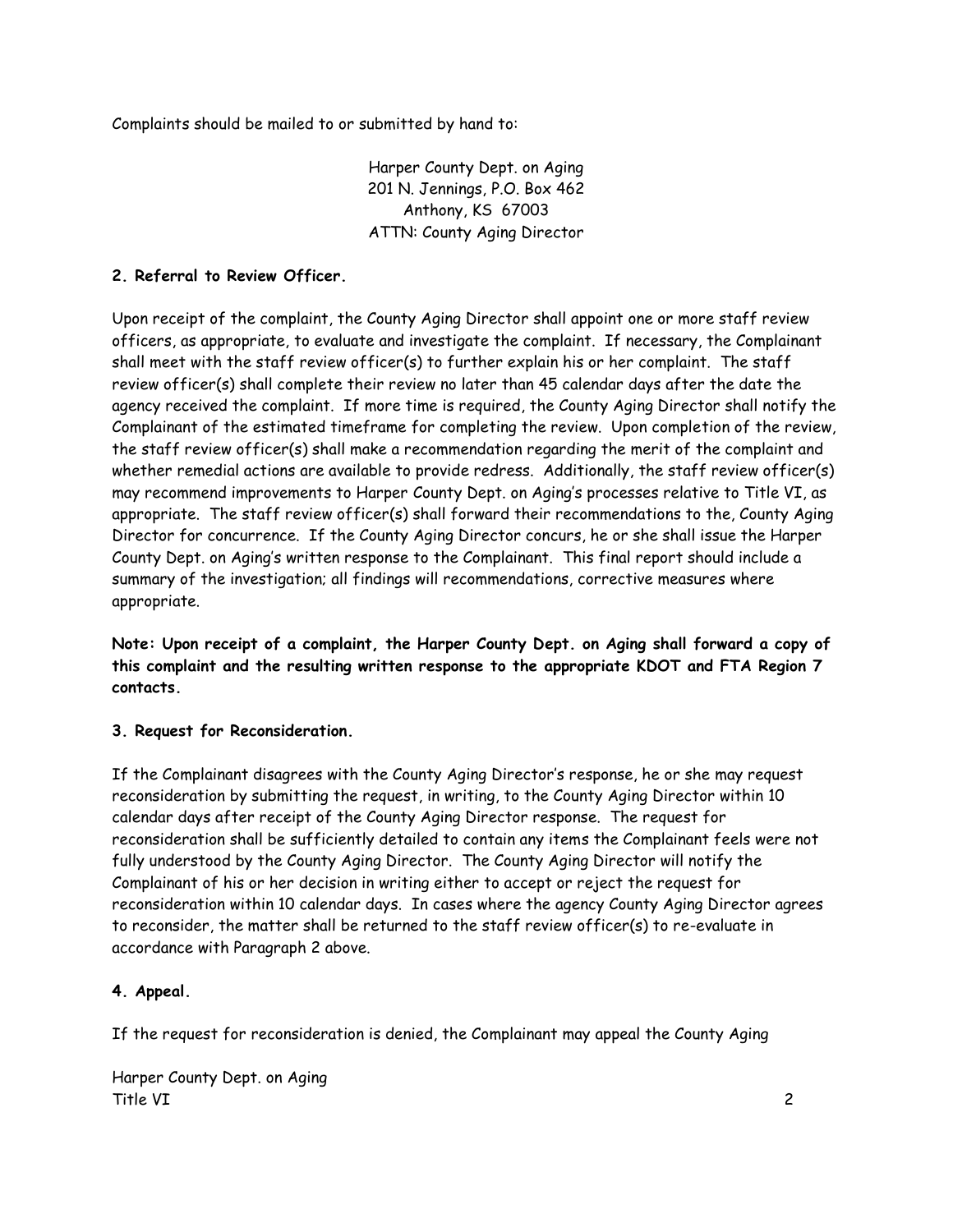Director's response by submitting a written appeal to the Harper County Commissioner's no later than 10 calendar days after receipt of the County Aging Director's written decision rejecting reconsideration. The Harper County Commissioners will then make a determination to either request re-evaluation by the staff review officer(s) or forward the complaint to KDOT for further investigation.

## **5. Submission of Complaint to the State of Kansas Department of Transportation**

If the Complainant is dissatisfied with Harper County Dept. on Aging's resolution of the complaint, he or she may also submit a written complaint within 180 days after the alleged date of discrimination to the State of Kansas Department of Transportation for further investigation.

> KDOT Office of Contract Compliance Eisenhower State Office Building 700 Southwest Harrison 3 rd Floor West Topeka, KS 66603

Harper County Dept. on Aging Title VI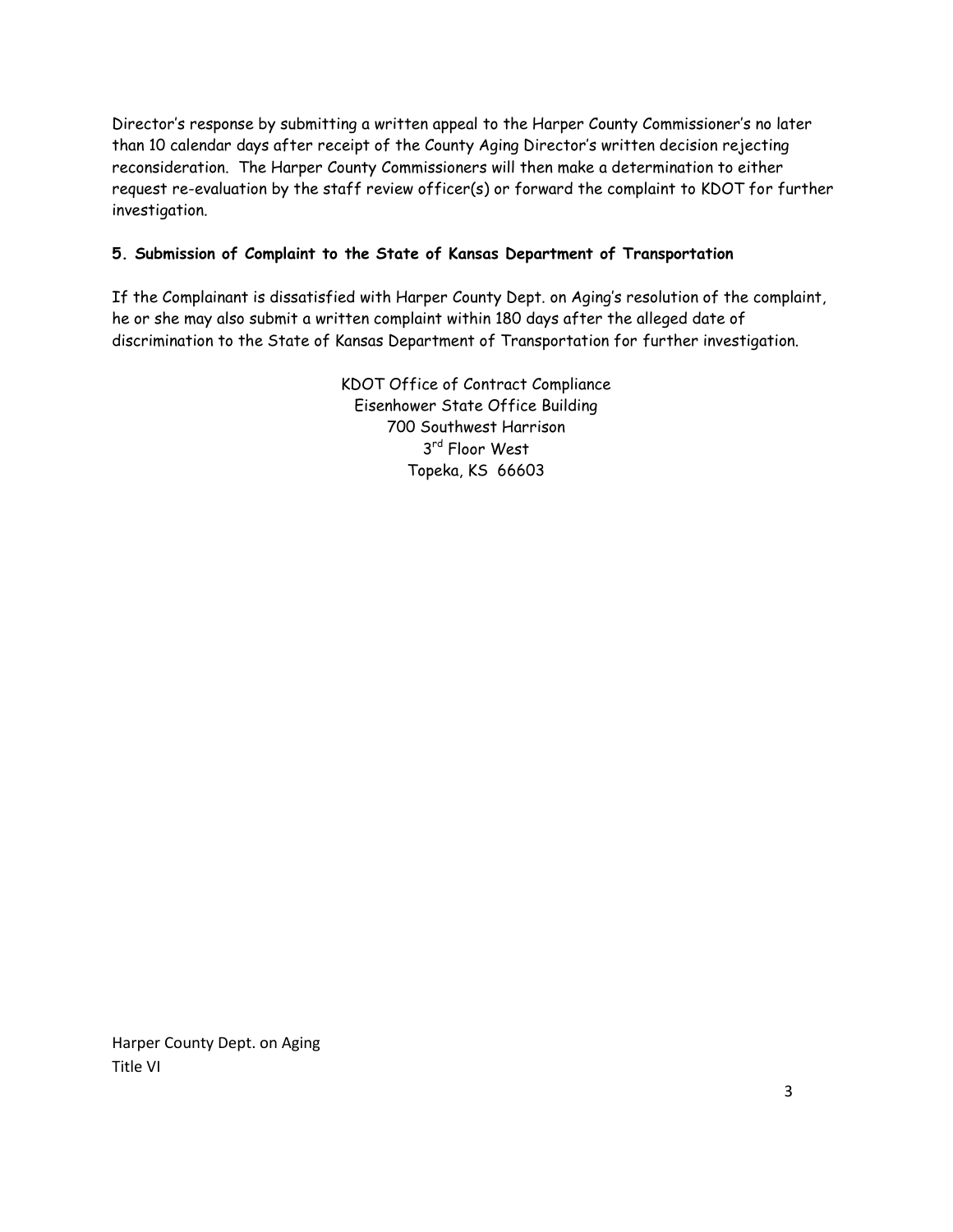## *Harper County Dept. on Aging - Title VI Complaint Form*

The purpose of this form is to assist you in filing a complaint with the *Harper County Dept. on Aging*. You are not required to use this form; a letter containing the same information will be sufficient.

| <b>Section I:</b>                                                                                             |             |   |                   |    |  |
|---------------------------------------------------------------------------------------------------------------|-------------|---|-------------------|----|--|
| Name:                                                                                                         |             |   |                   |    |  |
| Address:                                                                                                      |             |   |                   |    |  |
| Telephone (Home):<br>Telephone (Work):                                                                        |             |   |                   |    |  |
| <b>Electronic Mail Address:</b>                                                                               |             |   |                   |    |  |
| <b>Accessible Format</b>                                                                                      | Large Print |   | <b>Audio Tape</b> |    |  |
| Requirements?                                                                                                 | <b>TDD</b>  |   | Other             |    |  |
| <b>Section II:</b>                                                                                            |             |   |                   |    |  |
| Are you filing this complaint on your own behalf?                                                             |             |   | Yes*              | No |  |
| *If you answered "yes" to this question, go to Section III.                                                   |             |   |                   |    |  |
| If not, please supply the name and relationship of the person                                                 |             |   |                   |    |  |
| for whom you are complaining:                                                                                 |             |   |                   |    |  |
| Please explain why you have filed for a third party:                                                          |             |   |                   |    |  |
|                                                                                                               |             |   |                   |    |  |
| Please confirm that you have obtained the permission of the<br>Yes                                            |             |   |                   | No |  |
| aggrieved party if you are filing on behalf of a third party.                                                 |             |   |                   |    |  |
| <b>Section III:</b>                                                                                           |             |   |                   |    |  |
| I believe the discrimination I experienced was based on (check all that apply):                               |             |   |                   |    |  |
| [] Color<br>[] National Origin<br>[ ] Race                                                                    |             |   |                   |    |  |
| Date of Alleged Discrimination (Month, Day, Year): ____________                                               |             |   |                   |    |  |
| Explain as clearly as possible what happened and why you believe you were discriminated against. Describe all |             |   |                   |    |  |
| persons who were involved. Include the name and contact information of the person(s) who discriminated        |             |   |                   |    |  |
| against you (if known) as well as names and contact information of any witnesses. If more space is needed,    |             |   |                   |    |  |
| please attach additional pages.                                                                               |             |   |                   |    |  |
|                                                                                                               |             |   |                   |    |  |
|                                                                                                               |             |   |                   |    |  |
|                                                                                                               |             |   |                   |    |  |
| Harper County Dept. on Aging                                                                                  |             |   |                   |    |  |
| Title VI                                                                                                      |             | 4 |                   |    |  |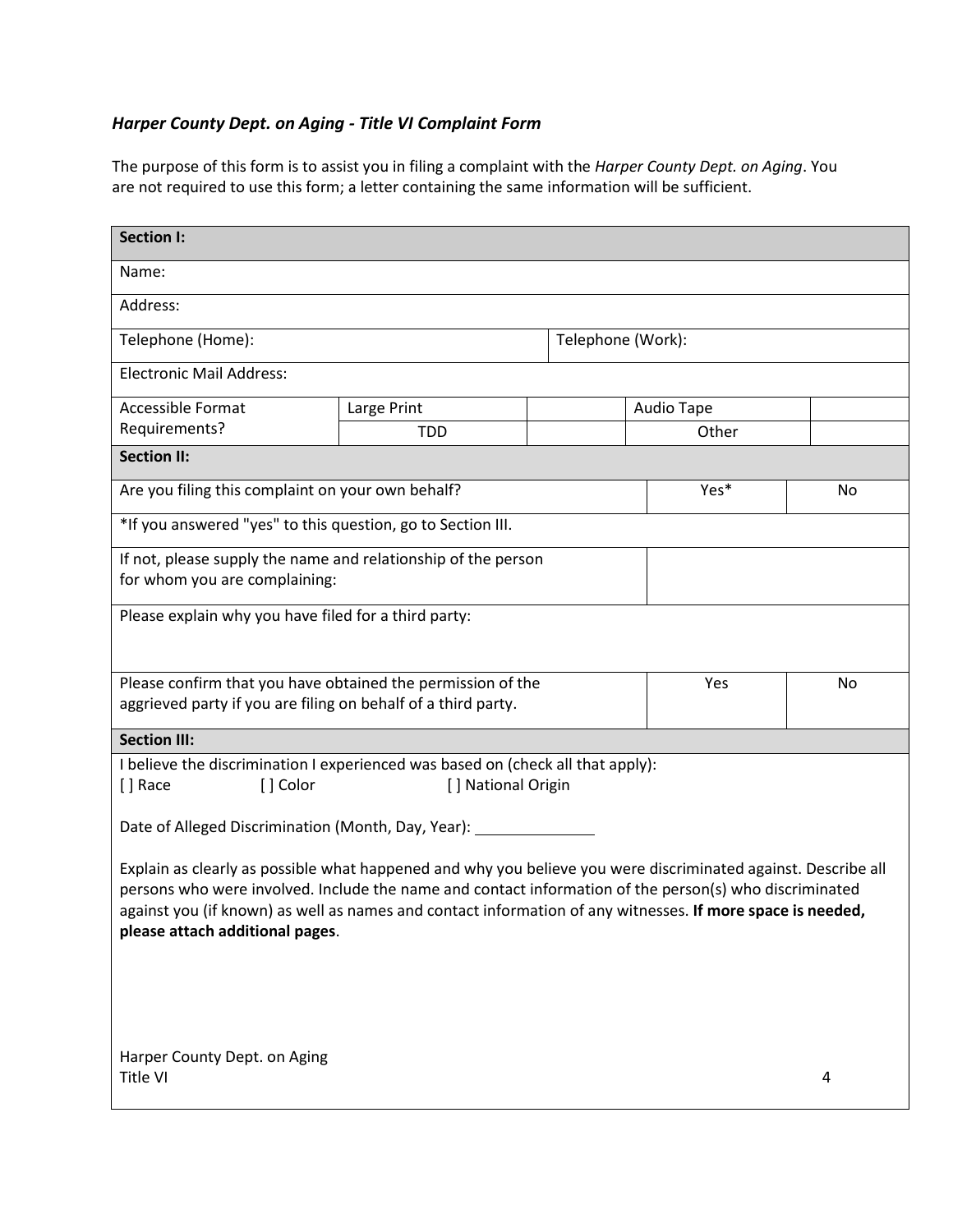| <b>Section IV</b>                                                                                                                       |     |    |
|-----------------------------------------------------------------------------------------------------------------------------------------|-----|----|
| Have you previously filed a Title VI complaint with this                                                                                | Yes | No |
| agency?                                                                                                                                 |     |    |
| <b>Section V</b>                                                                                                                        |     |    |
|                                                                                                                                         |     |    |
| Have you filed this complaint with any other Federal, State, or local agency, or with any Federal or State court?<br>[] Yes<br>$[ ]$ No |     |    |
| If yes, check all that apply:                                                                                                           |     |    |
|                                                                                                                                         |     |    |
| [] Federal Court ______________________                                                                                                 |     |    |
|                                                                                                                                         |     |    |
| Please provide information about a contact person at the agency/court where the complaint was<br>filed.                                 |     |    |
| Name:                                                                                                                                   |     |    |
| Title:                                                                                                                                  |     |    |
| Agency:                                                                                                                                 |     |    |
| Address:                                                                                                                                |     |    |
| Telephone:                                                                                                                              |     |    |
| <b>Section VI</b>                                                                                                                       |     |    |
| Name of agency complaint is against:                                                                                                    |     |    |
| Contact person:                                                                                                                         |     |    |
| Title:                                                                                                                                  |     |    |
| Telephone number:                                                                                                                       |     |    |
| You may attach any written materials or other information that you think is relevant to your                                            |     |    |
| complaint.                                                                                                                              |     |    |
| Signature and date required below:                                                                                                      |     |    |
|                                                                                                                                         |     |    |
| Please submit this form in person at the address below, or mail this form to:                                                           |     |    |
| <b>Harper County Dept. on Aging</b>                                                                                                     |     |    |
| 201 N. Jennings, P.O. Box 462<br>Anthony, KS 67003                                                                                      |     |    |
|                                                                                                                                         |     |    |
| Harper County Dept. on Aging                                                                                                            |     |    |

Title VI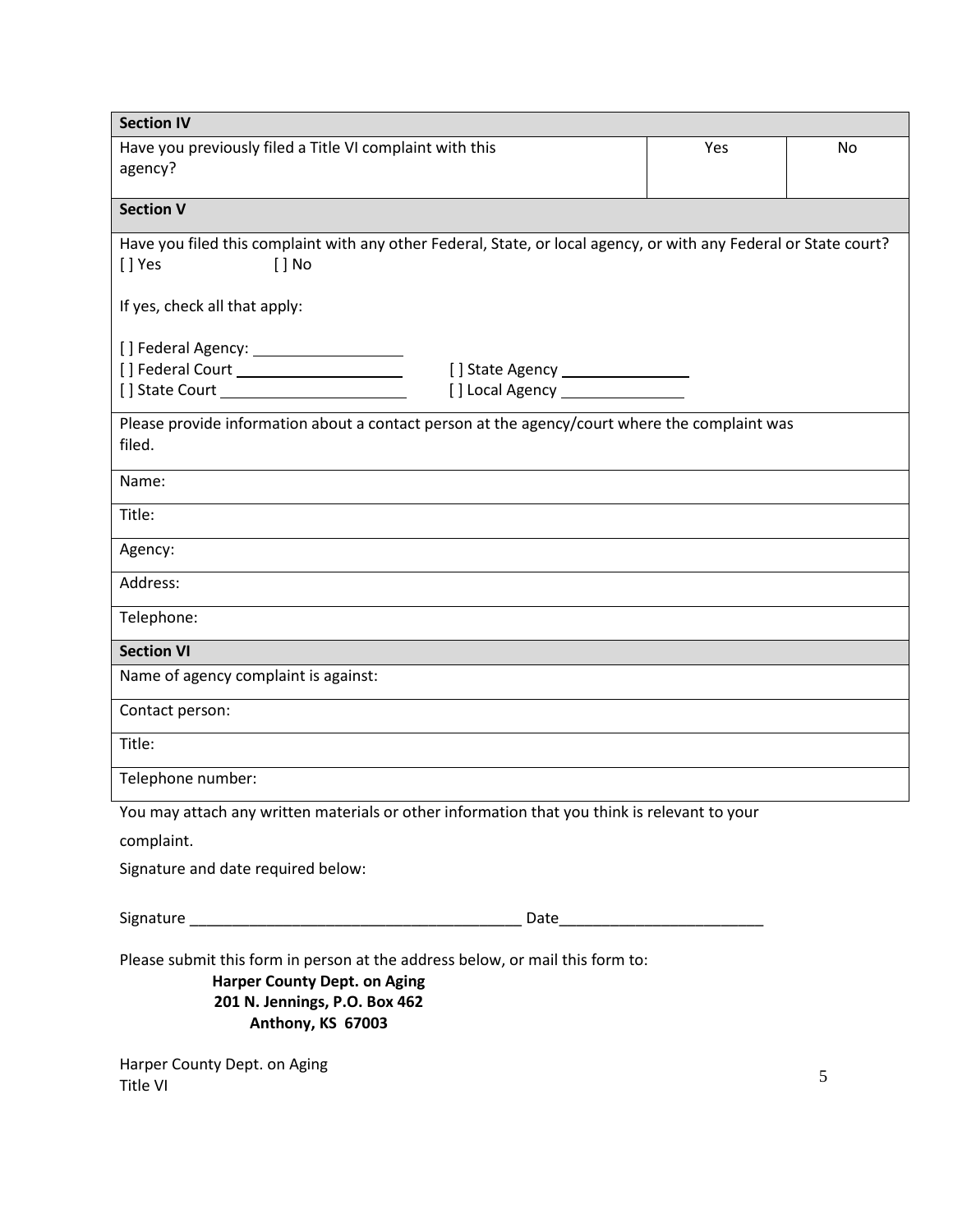## **List of Title VI Investigations, Lawsuits and Complaints**

|                | Date<br>Submitted/Filed | Summary of allegation<br>(include basis of complaint:<br>race, color or national |               | Resolution/Action |
|----------------|-------------------------|----------------------------------------------------------------------------------|---------------|-------------------|
|                | (Month, Day Year)       | origin)                                                                          | <b>Status</b> | Taken             |
| Investigations |                         |                                                                                  |               |                   |
| $\mathbf 1$    |                         |                                                                                  |               |                   |
| $\overline{2}$ |                         |                                                                                  |               |                   |
| Lawsuits       |                         |                                                                                  |               |                   |
| $\mathbf{1}$   |                         |                                                                                  |               |                   |
| $\overline{2}$ |                         |                                                                                  |               |                   |
| Complaints     |                         |                                                                                  |               |                   |
| $\mathbf{1}$   |                         |                                                                                  |               |                   |
| $\overline{2}$ |                         |                                                                                  |               |                   |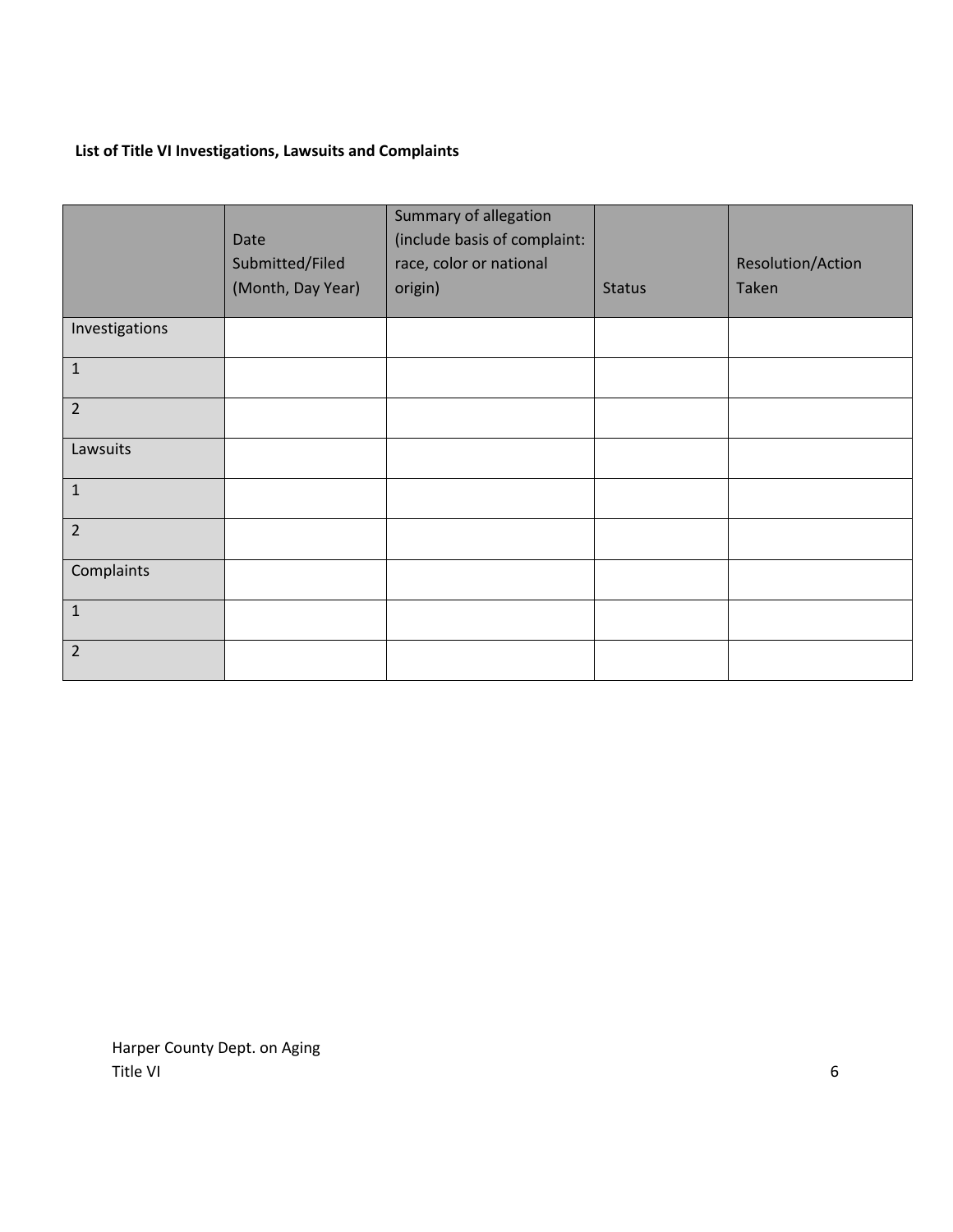## **Harper County Dept. on Aging Transit Public Participation Plan Outline**

#### **1. Brief description of provider's activities and services.**

Harper County Dept. on Aging has been providing transportation services to the Harper County area for 36 years. The transportation service was funded through the Older Americans Act until funding was received through KDOT in 1984. We transport passengers in Harper County and surrounding areas for medical, shopping, school, jobs, senior centers and personal errands.

## 2. **Brief description of activities what would warrant public participation (i.e. fare changes, changes to service hours, route adjustments, service area changes).**

Harper County Dept. on Aging would notify the public of any change in fares, service hour changes and policy and procedure changes.

#### 3. **Brief description of the proactive public participation strategies would be used.**

- \* Advertise in the 3 city papers.
- \* Dept. on Aging office makes monthly calendars with phone number and schedules.
- \* Public input if there is a big change in the service provided in Harper County.
- \* Welcome to come to the Harper County Commissioners meeting to voice what they would like to see changed with the service.
- **4. Brief description of outreach methods to engage minority and Limited English Proficiency (LEP) individuals (i.e. translation of public meeting materials, providing translation services if requested, targeted media messages in low income neighborhoods of service area, work with existing neighborhood and advocacy organizations).**

This section should closely coordinate with the LEP Plan.

#### **5. Brief description of the desired outcomes of the agency's public participation efforts.**

- The Dept. desires to have actively engaged transit riders, stakeholders and member of the general public in the decision making process.
- The Dept. strives to have given adequate public notice of public participation activities and allowed proper time for public review and comment at key decision points.
- The Dept. desires to provide timely information about transportation issues and processes to transit riders, stakeholders and members of the general public.

Harper County Dept. on Aging – Title VI 7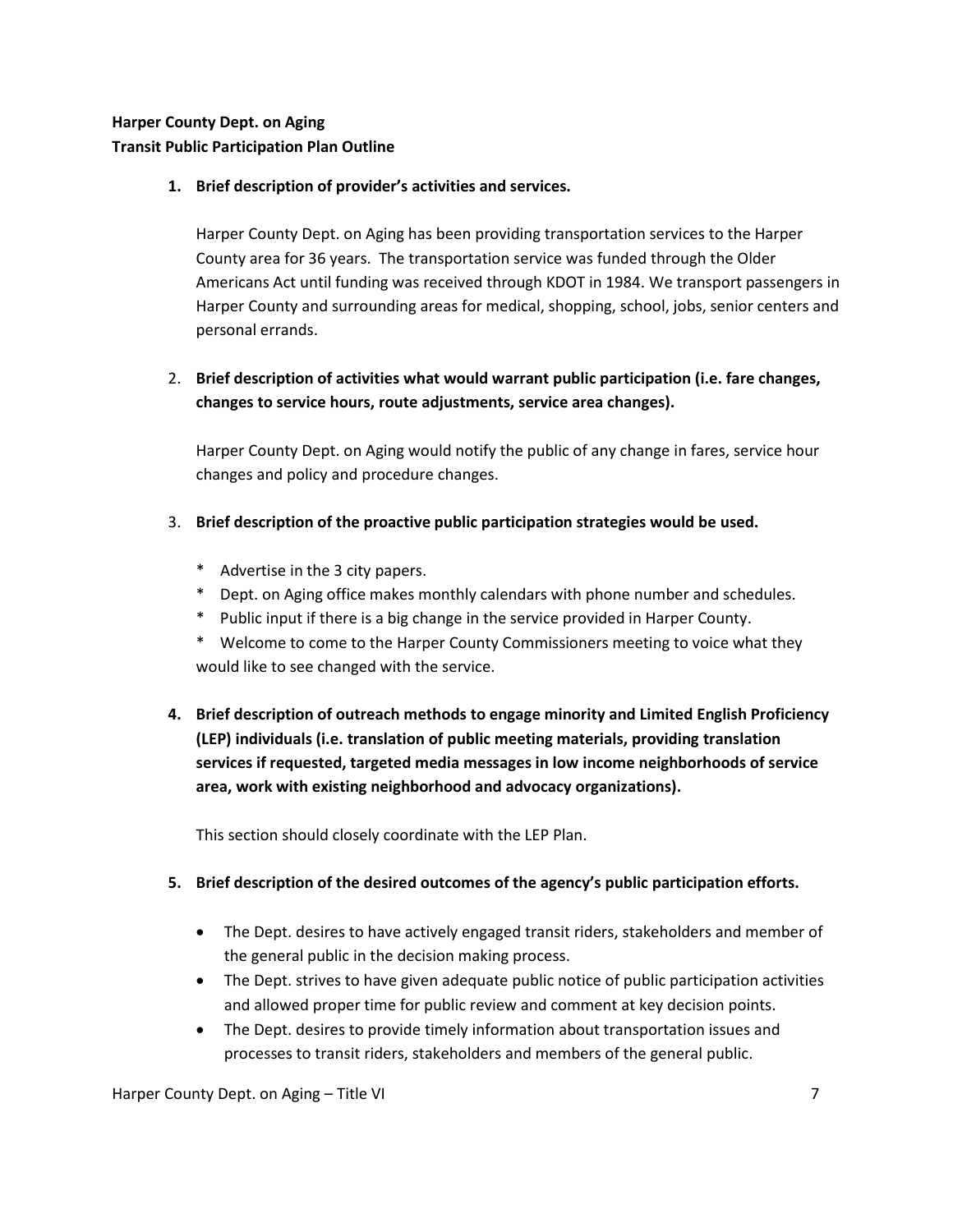- The Dept. will provide responses to all public input as appropriate.
- The Dept. will have established a timetable for review of the Public Participation Process to ensure it provides full and open access to all.

#### **6. Brief summary of recent outreach efforts over the past three years.**

- Advertising on a weekly and monthly basis in area wide newspapers.
- Monthly calendars are posted in various places throughout the county.
- Dept. is included in Harper County website under Aging Dept. and Transportation.
- Dept. had annual surveys and acts upon the concerns that are shown.
- Yearly public notices in newspaper.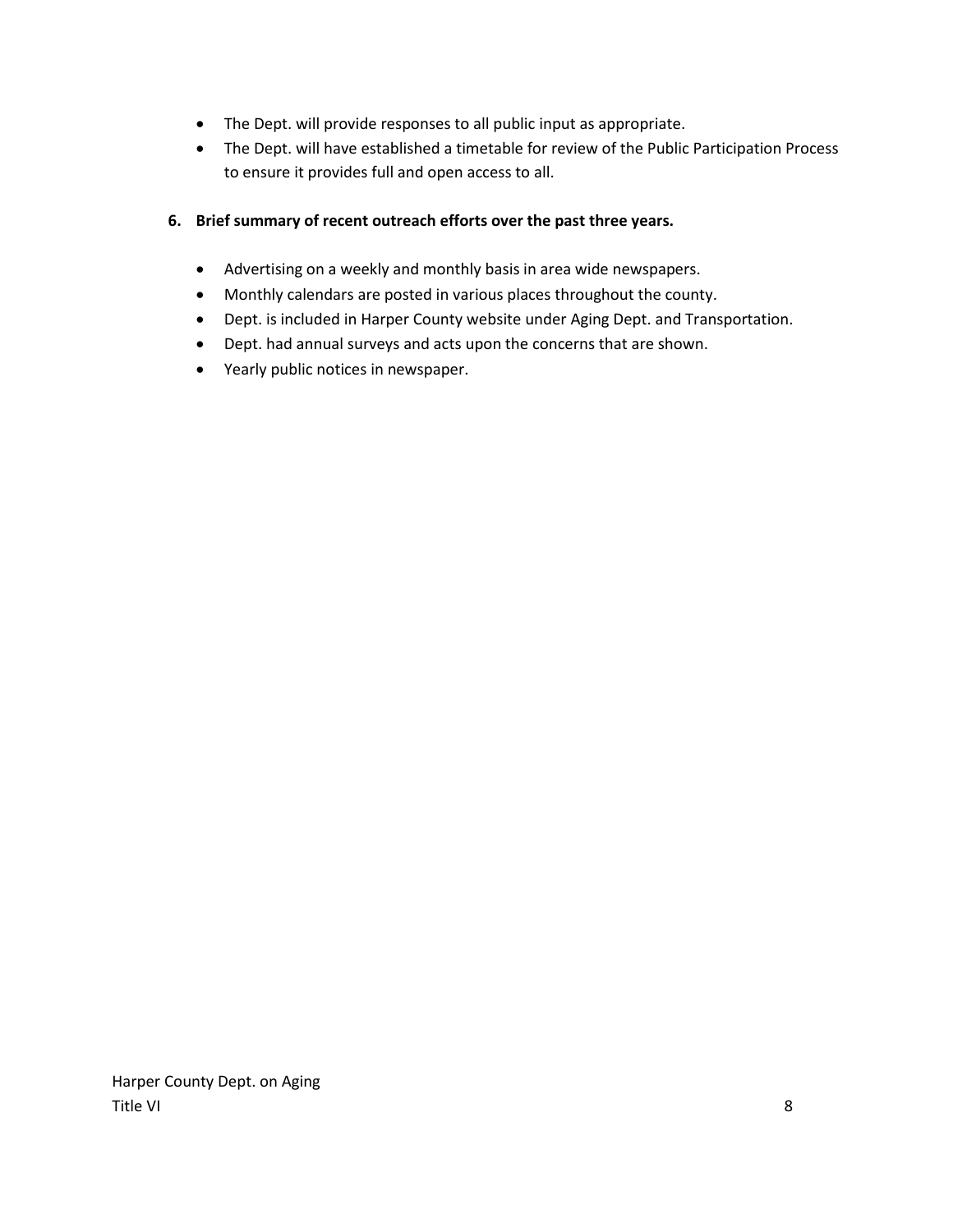#### **Limited English Proficiency Plan**

Using the above information collected develop a plan to provide necessary assistance to LEP persons.

#### *Identified LEP individuals:*

There are no specific populations that meet the criteria of more than 5% and more than 50 individuals.

#### *Language Assistance Measures:*

We would utilize an interpreter to help with communication and scheduling of rides for those with language barriers. The same is true for riders that we provide services to.

#### *Training Staff:*

The Dept. Staff will communicate with the interpreter to schedule the rides. The drivers will communicate as best as possible with the riders during the route.

#### *Providing Notice:*

The LEP Plan will be posted in the Harper County Dept. on Aging office and the agencies website, [www.harpercountyks.gov,](http://www.harpercountyks.gov/) under the Dept. on Aging and Transportation. LEP Plan will be provided to any person requesting a copy by contacting the County Aging Director at (620) 842-5104.

#### *Monitoring and Updating the LEP Plan:*

Harper County Dept. on Aging will update the plan according to the Title VI update schedule, which is every three years. The plan will also be updated any time changes in the demographics of the agencies service area are deemed significant in regards to LEP persons.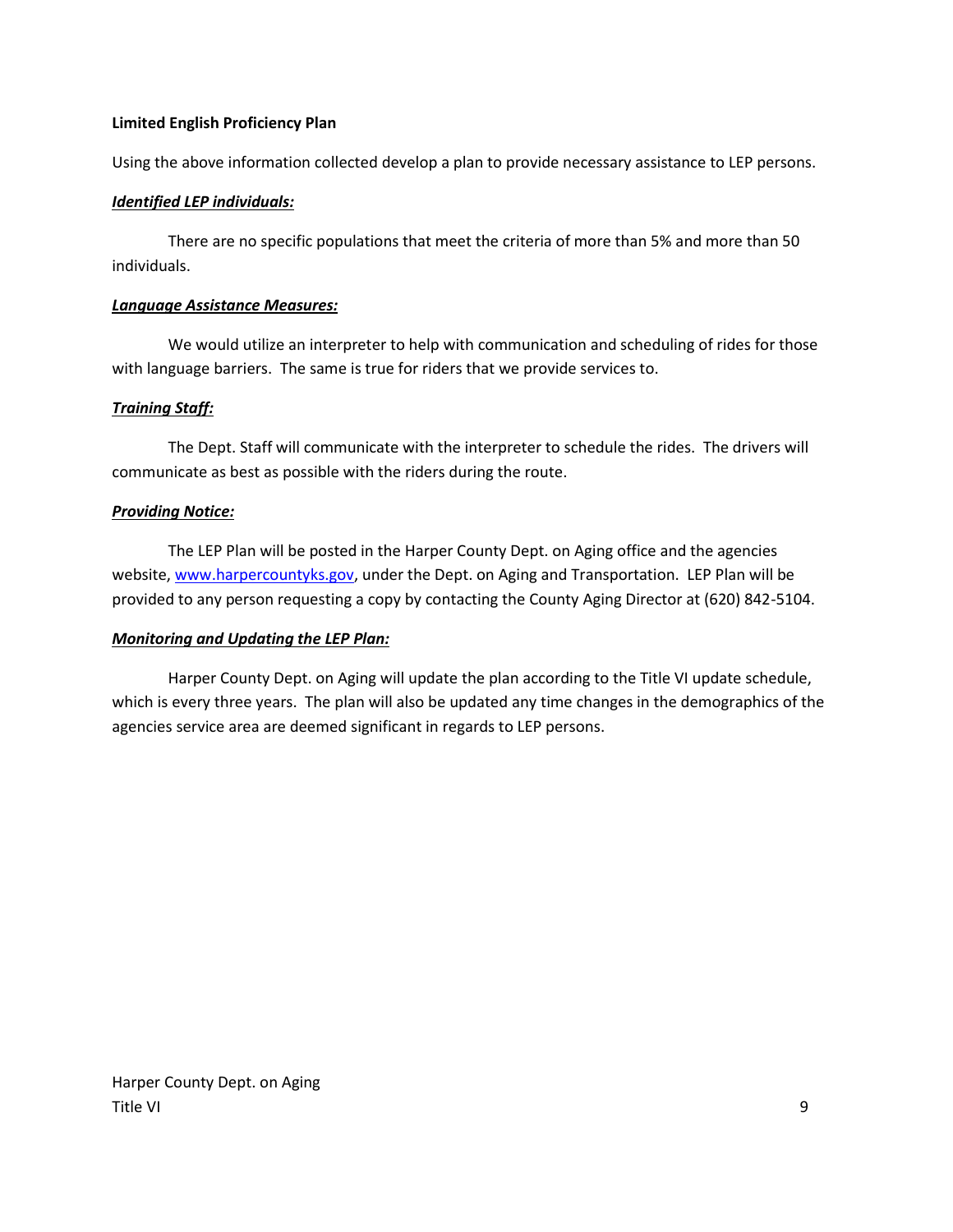## **Language Assistance Plan Limited English Proficiency Plan (LEP) Preview**

The purpose of developing an LEP, as a recipient of federal funds, is to identify the extent of LEP individuals and identify ways that the transit agency can reduce or eliminate barriers to LEP individuals.

## **Four Factor Analysis**

- **1) Identify the number of or proportion of LEP individuals that can utilize the services provided by Harper County Dept. on Aging.** Using the 2007-2011 American Community Survey Data, we find that there are no language groups that fit the criteria of more than 5% to total population and more than 50 persons who "speak English less that very well". We do serve some individuals who would be categorized as this. In that case, we rely on interpreters to assist us with communication and scheduling rides and services for those individuals.
- **2) Identify the frequency in which LEP individuals come in contact with the services.**  Although there are no language groups that currently qualify as a LEP group, we serve several language groups on a regular basis.
- **3) Identify the importance of the service to the LEP community.** The importance of serving LEP community; Harper Co. Dept. on Aging serves everyone in Harper County that needs transportation to medical, nutritional sites, beauty shops, stores, jobs and anywhere that they may need to go. We go through an interpreter to schedule rides and our drivers work the best they can at communicating with the LEP rider.
- **4) Identify the resources available and the respective cost of these resources.** Currently, the interpreters are either volunteer or family members of the individuals who speak English less that very well, so there is not cost associated with this resource.